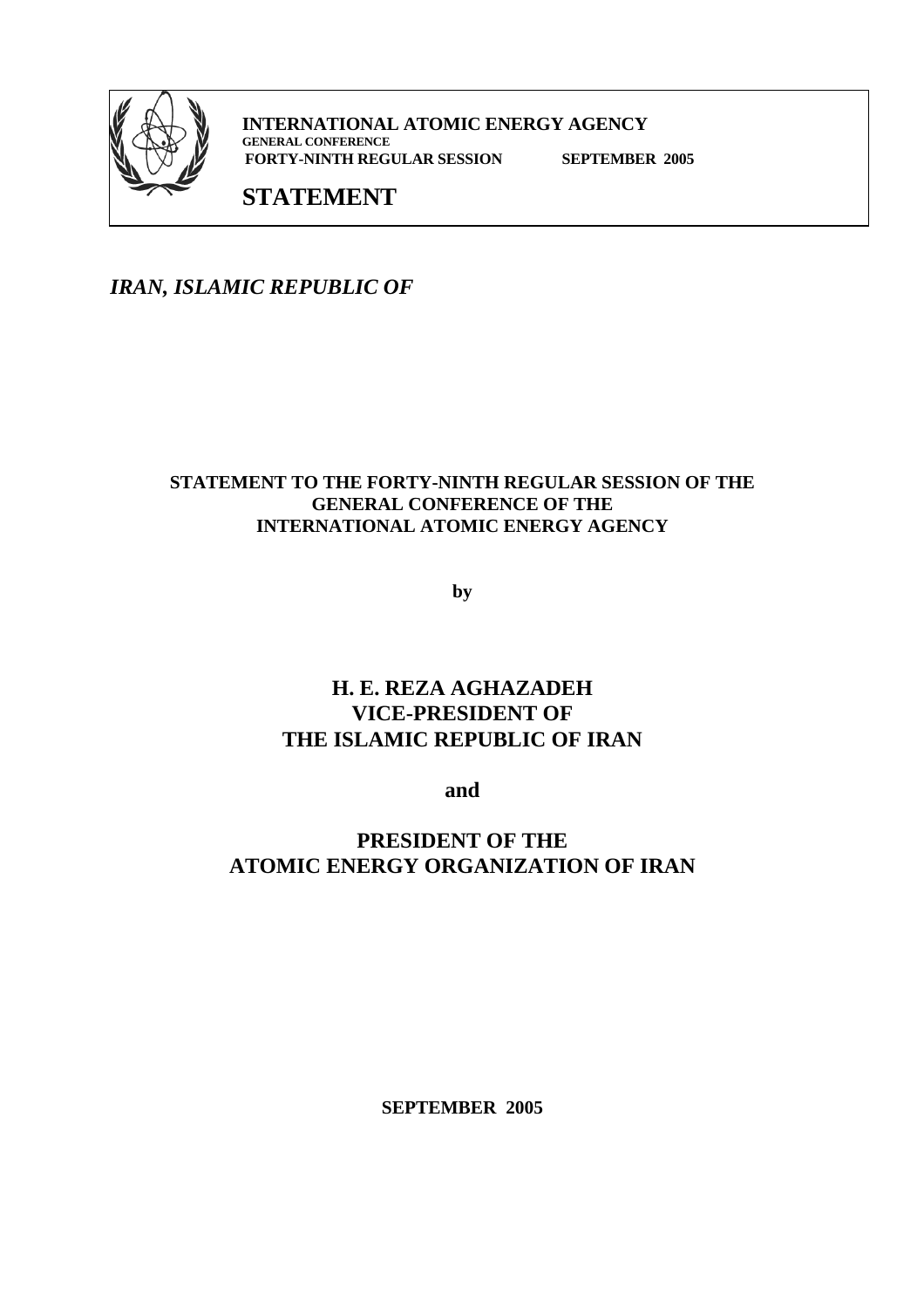### **IN THE NAME OF GOD**

#### **The compassionate, the merciful**

Mr. President,

Excellencies,

I wish to congratulate you and through you all the members of the Bureau for your election to guide the important deliberations of the  $49<sup>th</sup>$  Session of the General conference in the next few days. It is a great pleasure to attend the  $49<sup>th</sup>$ General Conference of the IAEA, and as the representative of the Islamic Republic of Iran, I would like to take this opportunity to congratulate you on election to the presidency of this session.The General Conference offers a candid occasion for assessment of the work of the Agency. I will not delve into details here, and leave it to my Delegation to address the specific items on the Agenda. But I believe it is important to have an overall assessment and an appreciation of what the Agency stands for and whether its performance matches its original objectives in a reasonably balanced manner.

Mr. President, Distinguished Delegates,

It is an established position of the NPT membership that the Treaty rests on three fundamental pillars; disarmament, non-proliferation and peaceful nuclear activity. The Agency's role and function is limited to the latter two. IAEA should serve as the provider or facilitator of nuclear material and technology for peaceful use while ensuring that such material and activity is not diverted to military purposes.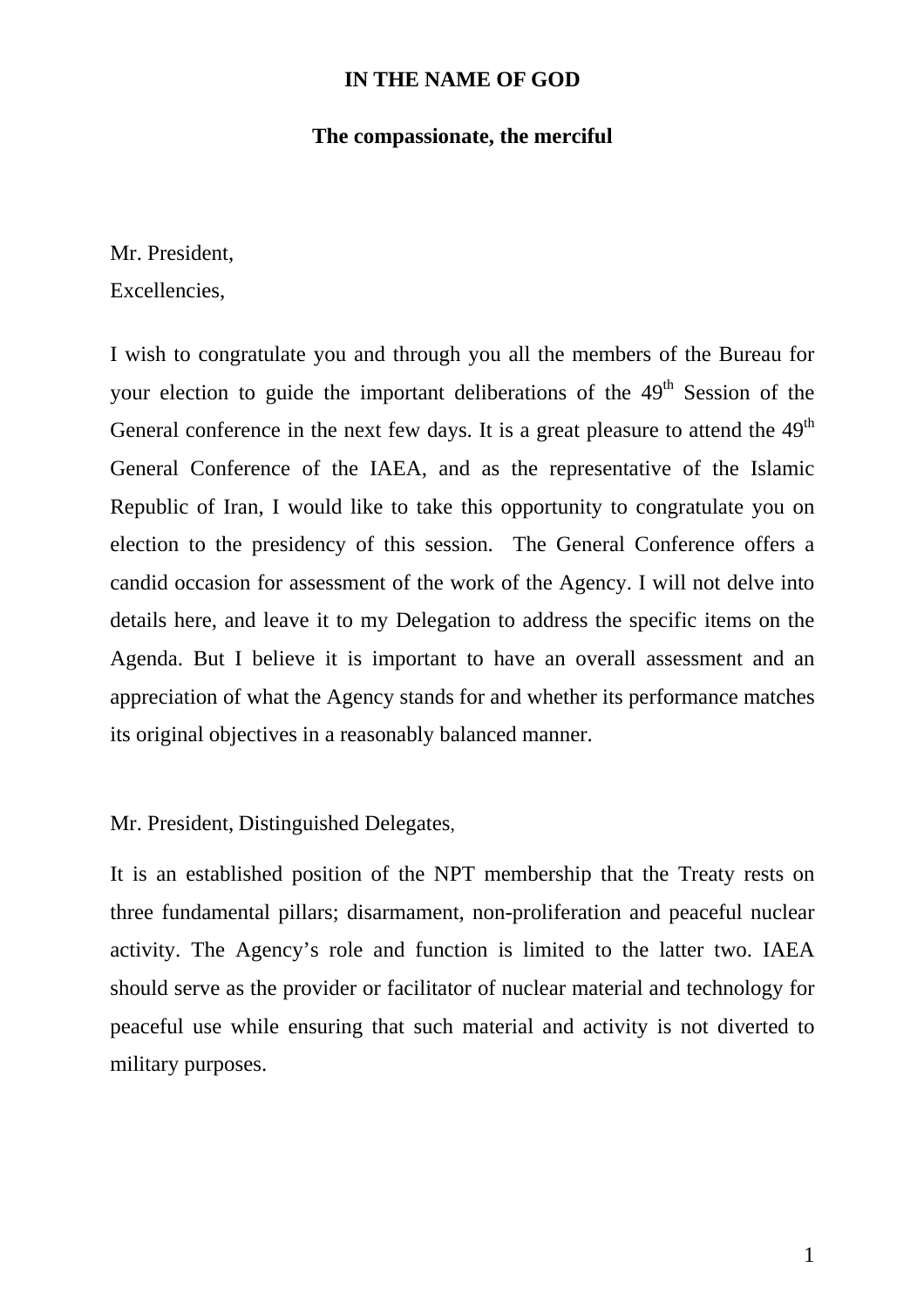Over the years, however, the Agency's ability, capacity and role in peaceful activity has been minimized as the result of severe restrictions applied by technology holders through export controls. Its monitoring functions, on the other hand, continue to extend and expand systematically to the point that the IAEA is now referred to as the UN nuclear watchdog, indicating a total lack of recognition for its obligations towards states on peaceful nuclear activity.

Yet even in the area of safeguards, skepticism prevails over the work of the Agency. While the NPT membership has agreed that the application of the Additional Protocol provides *"credible assurances"* over the exclusively peaceful nature of nuclear programs, its applicability in specific situations is questioned.

Iran represents a clear example.

Mr. President, Distinguished Delegates,

Over the years, Iran has been deprived of access to nuclear material, equipment and technology. Iran in the line of confidence building embarked on remedying measures and, inter alia, rigorous and sustained voluntary implementation of the Additional Protocol. Now that matters have neared total resolution, it is claimed that the Additional Protocol does not yield sufficient authority to induce a conclusion.

This situation and approach, above all else, puts into question the validity and viability of the IAEA as the provider, facilitator, observer and ensure in the peaceful nuclear field.

The resolution passed by voting and without consensus at the Board of Governors during the weekend demonstrates the degree of division of the Board on this issue and that how issues can reach the borders of absurdity when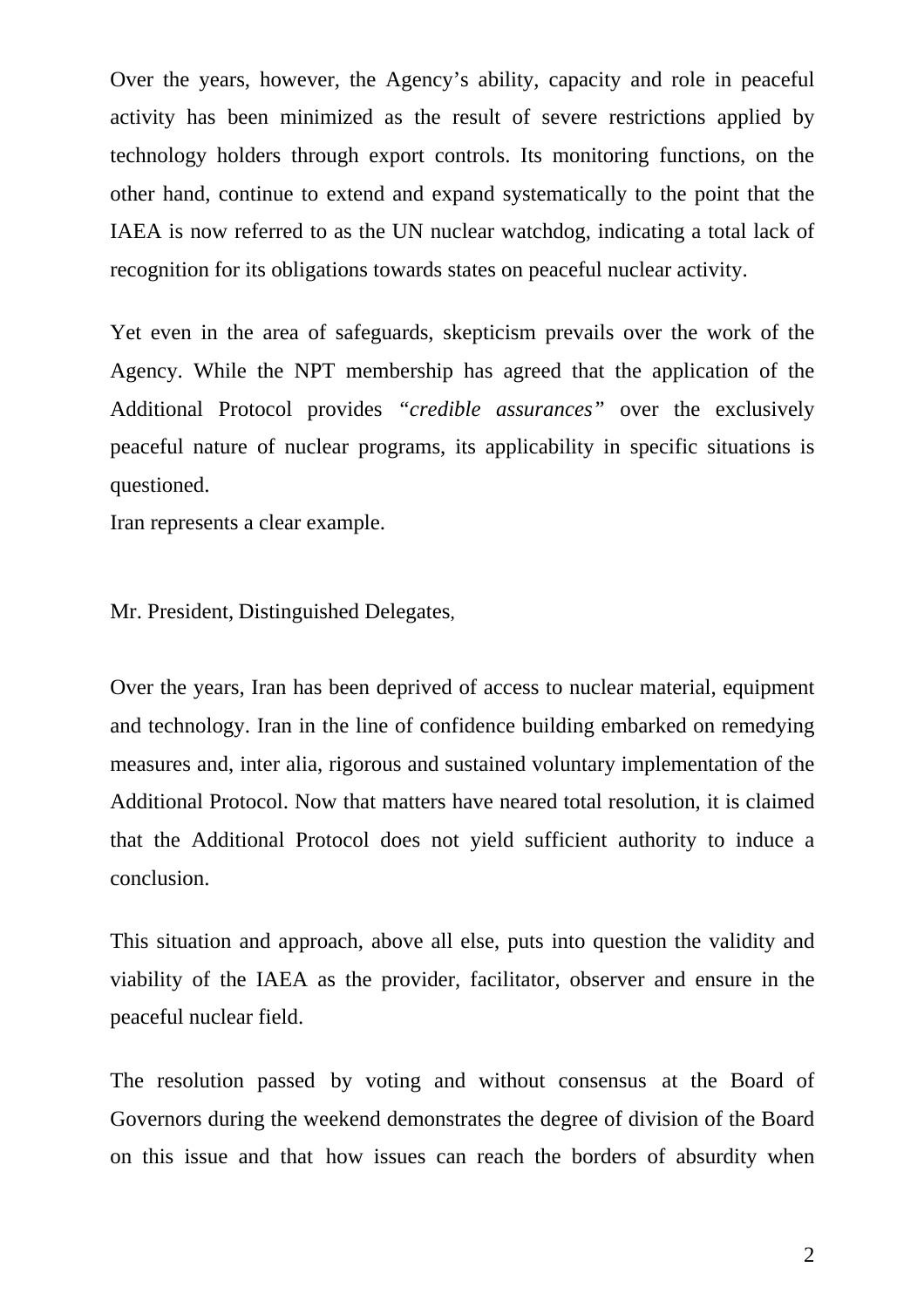politics overwhelm the work of the Agency. This resolution is based on an invalid legal precept, an unjustified technical ground, and a misguided political forecast.

The Statute and the safeguards agreement have very limited provisions for involving the United Nations Security Council in very rare cases. A correct and objective reading of these basic documents will leave no opening for Security Council in Iran's case.

Mr. President, Distinguished Delegates,

The Board of Governors, as stipulated under Article 19 of the Safeguards Agreement governing the relationship between the Agency and the Islamic Republic of Iran, will only be empowered to consider engaging the Security Council if the Agency establishes its inability to verify that no diversion of nuclear material required to be safeguarded under agreement to military purposes have occurred. Whereas the Agency has ruled, more than once, that no evidence of such diversion exists, the Board is in no position to decide on reporting the matter to the Security Council.

The technical evaluation of the Agency, as reported by the Director General on the other hand, confirms that:

- 1. As a result of corrective actions and other activities, the Agency was able to verify and confirm that a number of issues have been fully resolved and thereby activities in Esfahan's UCF, Arak's heavy water, fuel fabrication and laser enrichment are under routine safeguards implementation;
- 2. The issue of high enriched uranium, the only issue which could have raised proliferation concerns has been resolved. It has been verified that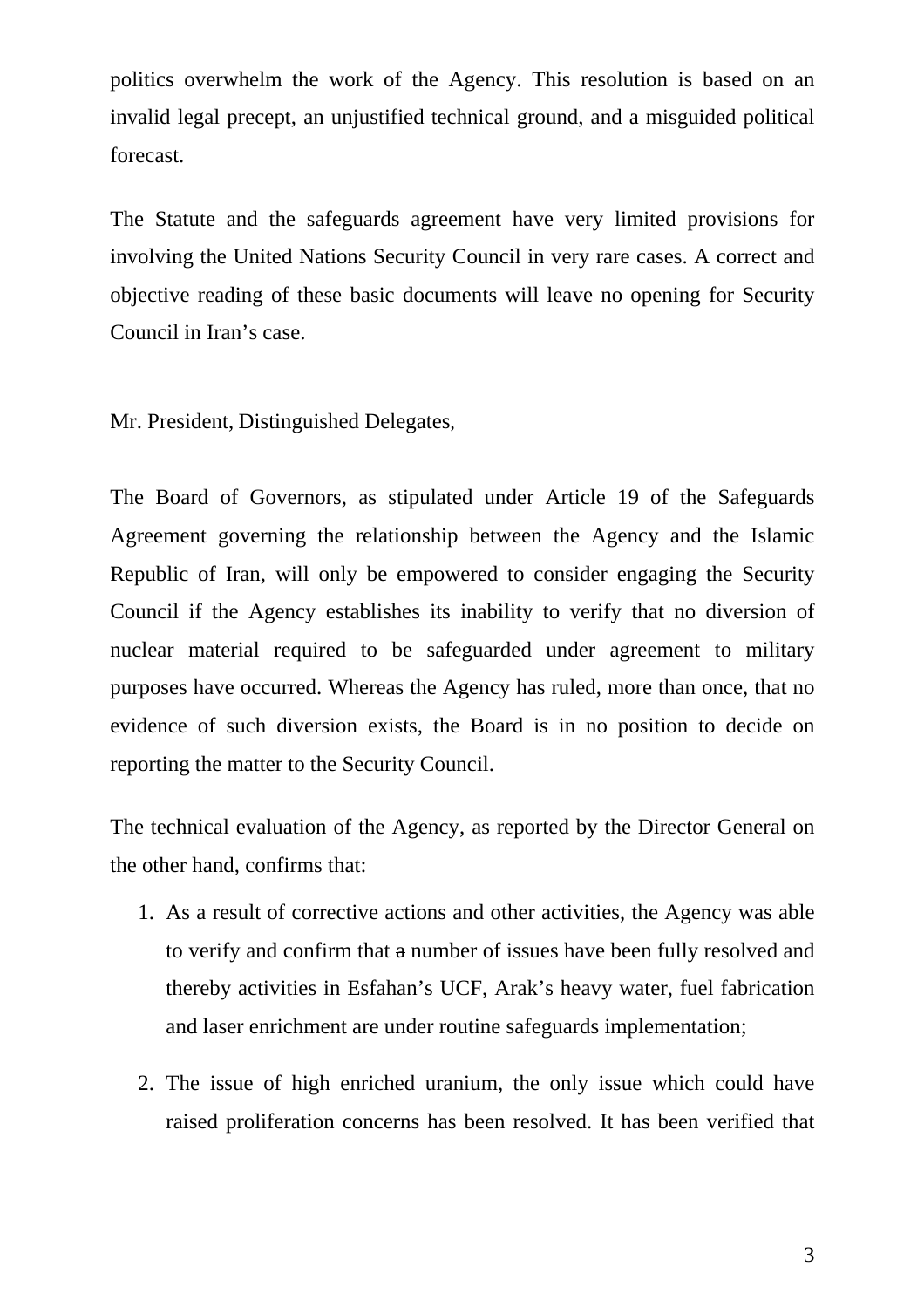the HEU particles have surfaced as the result of contamination with foreign origin;

3. On the few remaining questions there has been progress, and resolving them does not hinge on Iran's cooperation alone. They require also cooperation from European states where individuals involved in the clandestine network are either under custody or surveillance.

Under such technical *status que*, if objectivity prevails, it would be impossible to find the situation is so alarming that the Security Council would need to come to the picture. This is particularly so as matters are approaching final settlement and credible assurances for absence of undeclared material and activity are under way.

As a matter of fact, the only thing that is alarming in this bizarre euphoria is the political motives driving this move.

Whereas there have been ample opportunities to resolve matters through negotiations, why then such forceful push to resort to confrontation? What magical means can the Council offer for a settlement? Can there be anything expected from that special UN Body except to exacerbate an already fragile political environment, deepen an undue impasse, and provoke an unwanted crisis? There is no doubt, that a report to the Security Council initiates a chain of actions and reactions that breeds tension and adds volatility to an already vulnerable political situation in the region.

Mr. President, Distinguished Delegates,

With Tehran Declaration and the ensuing Paris Agreement, Iran provided its European interlocutors with a profound opportunity, over a two years span, to come forward towards a mutually acceptable agreement.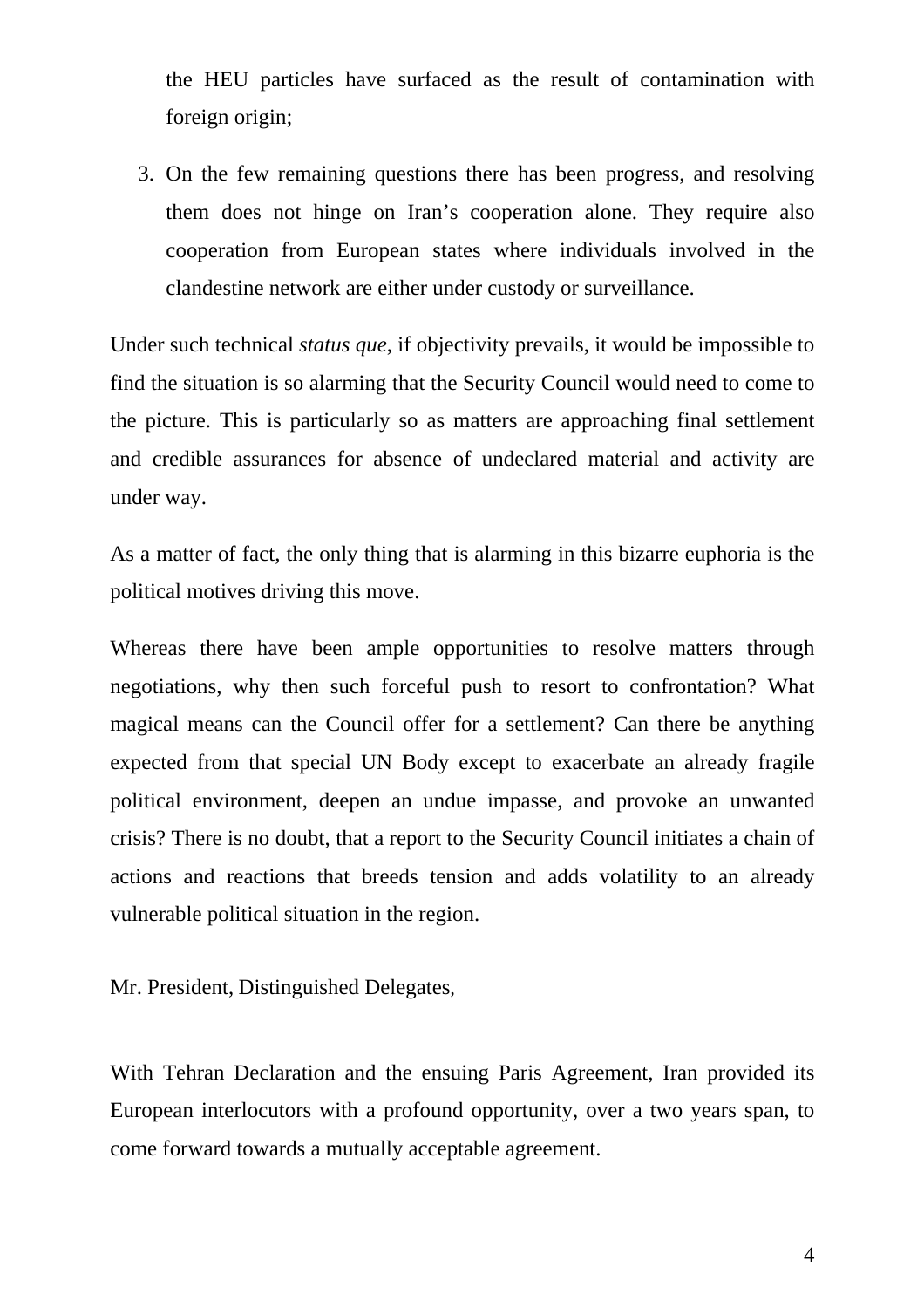The European proposal, explicitly betraying Iran's inalienable rights under the NPT, effectively nullified the Paris Agreement. Iran was, therefore, no longer bound to its provisions including what pertained to the UCF facilities in Esfahan. Operations there resumed, as the result, under full Agency's safeguards and monitoring with the products sealed. For an activity that is under IAEA's routine inspections, it makes no sense to claim any concern, nor to call for its suspension.

Engaging the Security Council by the EU3, on the other hand, abrogates the provisions of the Tehran Declaration, expressly and explicitly. The *quid pro quo*  constituting the basis of that Declaration, therefore, is no longer in place. This entails that Iran has no commitments to maintain and sustain the measures, voluntarily implemented thus far, following the agreements in Tehran.

Those who proposed and pressed hastily and vigorously for a decision at the Board, are essentially the western Nuclear Weapon States and their NATO allies who rely on nuclear weapons for their security.

Aside from the bloc vote, others who went along with the Resolution included a recent violator of the safeguards and a country under nuclear umbrella with massive stocks of enriched uranium and plutonium.

Those who did not join the decision, on the other hand, comprise Nuclear Weapons States who have been forthcoming on nuclear disarmament, plus NPT Non Nuclear Weapon States with impeccable non-proliferation records. Political wrangling is bound to intensify and pressures will rise in the ensuing weeks and months. But the conclusion remains all the same. The propped up concerns expressed by certain countries over Iran's peaceful nuclear program are superficial, highly exaggerated, and politically charged.